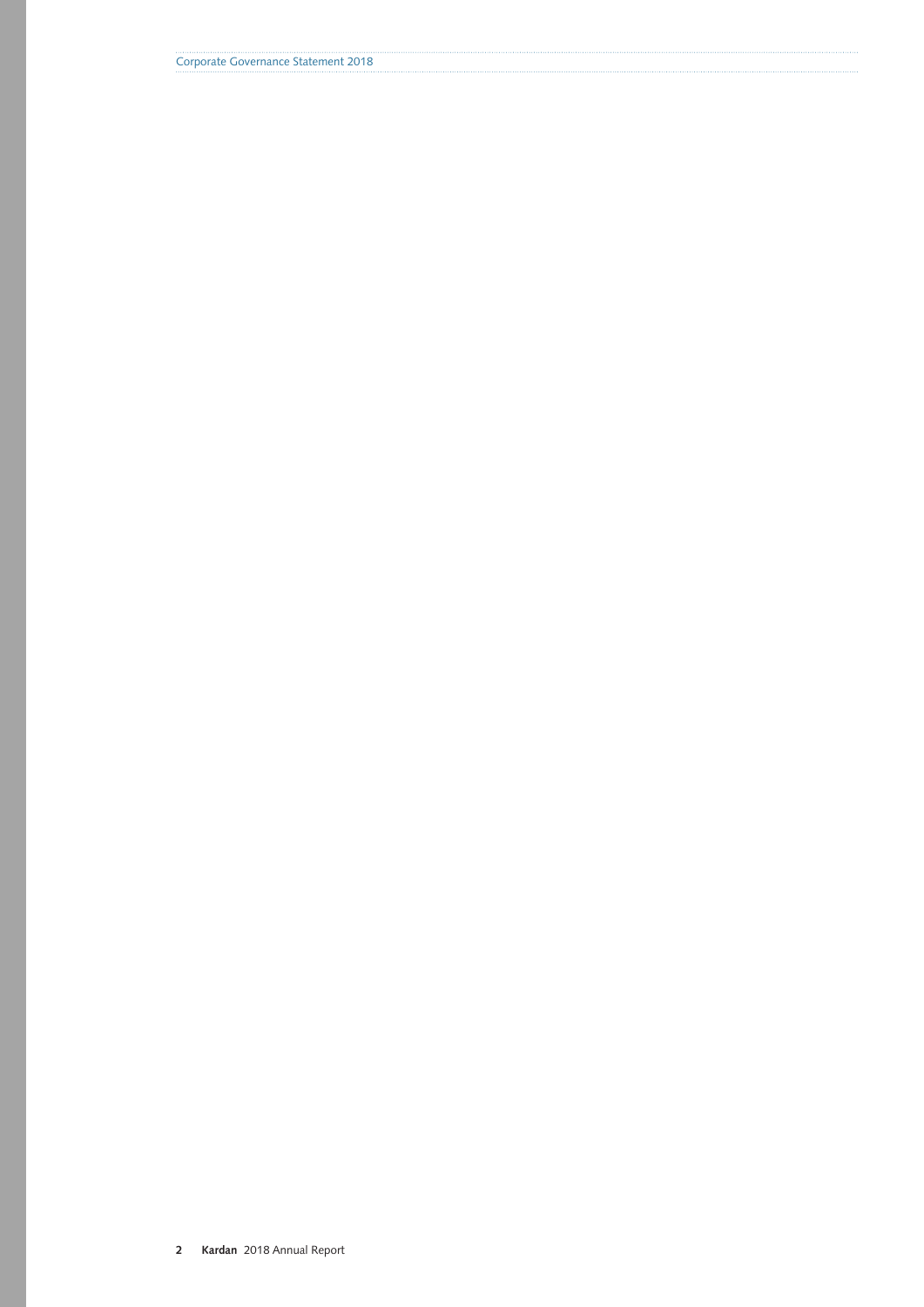# **Corporate Governance Statement 2018 Kardan N.V.**

Kardan's corporate governance statement<sup>1</sup> has been prepared in accordance with article 2a of the Decree of December 23, 2004, establishing further instructions concerning the content of annual reports *(Besluit inhoud bestuursverslag; the 'Decree')*. The information required to be included in this statement as described in articles 3, 3a and 3b of the Decree is as follows:

- 1. the extent and manner of implementation of the Dutch Corporate Governance Code;
- 2. the main characteristics of the risk management and internal control systems connected with Kardan's financial reporting process;
- 3. the functioning of the General Meeting of Shareholders;
- 4. the composition and functioning of the Board;
- 5. the diversity policy for the Board; and
- 6. statement in light of Article 10 of the European Takeover Directive.

# **1. The extent and manner of implementation of the Dutch Corporate Governance Code**

Pursuant to the Decree, companies listed in the Netherlands are required to comply with the Dutch Corporate Governance Code (the 'Code'), or in case of non-compliance explain the reason thereof.

The full text of the Code can be found on www.commissiecorporategovernance.nl.

The Code sets out sound business principles of corporate governance and contains certain normative standards that pertain, among other things, to the relationship between the various corporate bodies of a company.

In the Code, long-term value creation forms the starting point for corporate governance. The Code stipulates that the executive board should focus on long-term value creation, and take the stakeholder

interests that are relevant in this context into account. The way in which the Board puts this into practice must be explained in the annual board report.

Focusing on long-term value creation is an ongoing process. Depending on the dynamics of the market within which the Company is operating, it may be necessary to make short-term adjustments to strategy. Discussions about larger trends, and asking disruptive questions, will help keep the company on the right track. In some situations, a company may explicitly decide to focus on the short term. Kardan's current short and long term strategy is primarily focused on the repayment of its Debentures through generating cash by selling assets, assuring the going concern of Kardan, whilst continuing to also focus on further improving the results of the subsidiaries and therefore their value.

Although the Code is focused on a dualistic governance model (i.e. two-tier governance structure), it also provides guidelines for companies with a one-tier governance system, which are laid down in Chapter 5 of the Code.

It is emphasized that independent supervision by non-executive directors must be sufficiently ensured, and that those provisions in the Code which pertain to supervisory board members also apply to nonexecutive directors, without prejudice to the other responsibilities these non-executive directors may have. Where this is not possible, the Company should explain why it cannot apply such principle and relate it to the company-specific situation.

The Board attributes great value to clear and transparent reporting, which it believes to benefit all of its stakeholders, and fully endorses the main principle of the Code, namely that compliance with the Code is more a matter of tailored governance than checking boxes. The Board takes a pragmatic approach in applying the Code to its one-tier governance system and will consequently explain where and why Kardan deviates from the Code. When it is deemed necessary,

<sup>1</sup> Definitions used in this Corporate Governance Statement shall have the meaning as set out in Kardan's Annual Report 2018.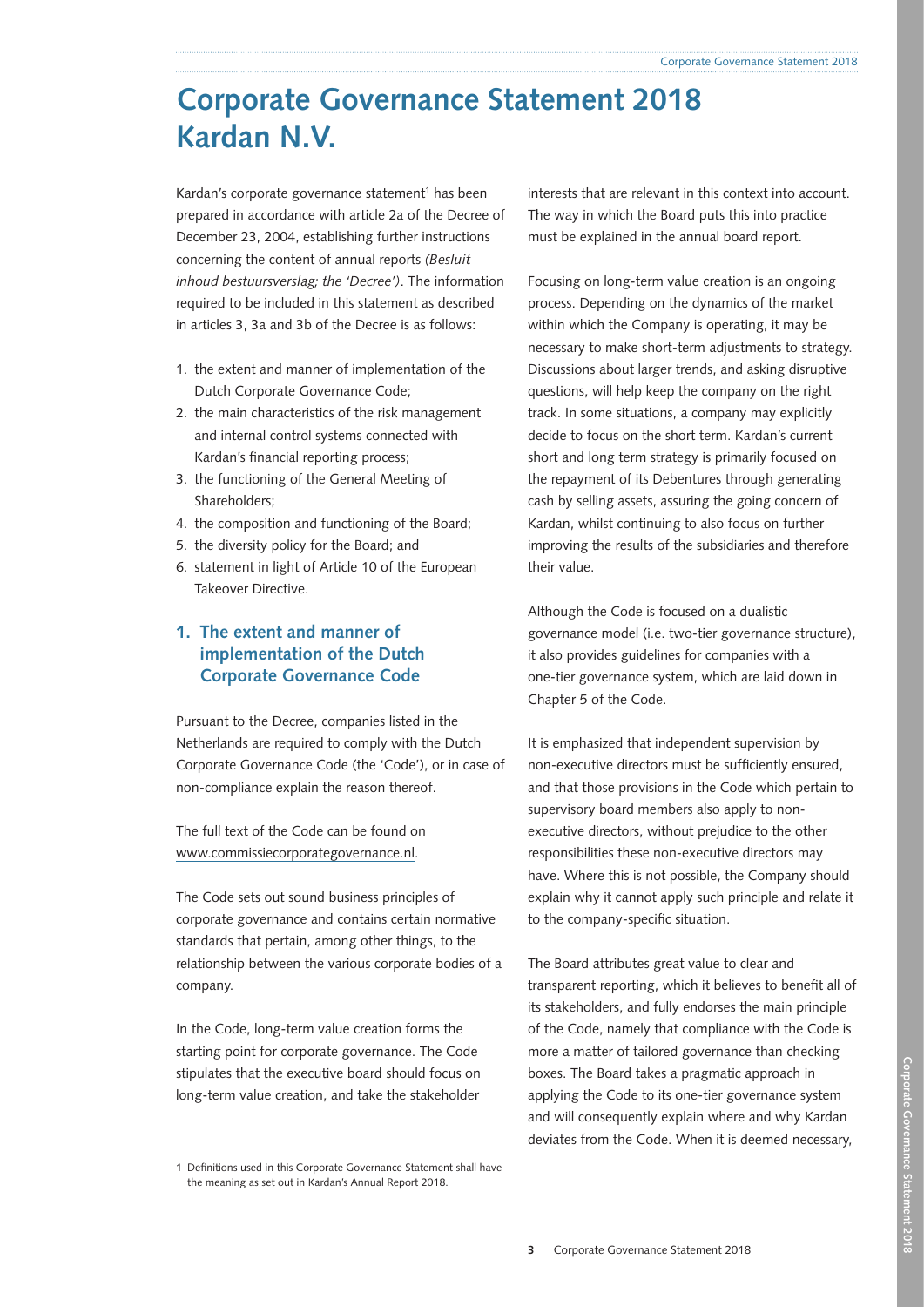the Board will explain how certain principles and provisions of the Code are applied to Kardan's one-tier governance system.

## **Deviations from the Code**

*Provision 2.1.7 and 2.1.8 – Independence of the non-executive Board Members:* As of December 31, 2018 and the date of this report, the Board comprises a majority of independent non-executive Board Members. The non-executive Board Members which are non-independent are the founders of Kardan and given their extensive knowledge of the sectors in which Kardan operates, which bring invaluable expertise to the Board, this justifies the deviation from the Code.

*Provision 2.2.1 – Appointment management board:* Given the fact that the operations and the business model of Kardan are by nature long term, it is deemed in the best interest of Kardan and its stakeholders to include in the Articles the provision that the CEO is appointed for a period of five years with the possibility of reappointment. The intention of this is to establish a stable, long-term commitment of management. Although this term constitutes a deviation from the Code, Kardan is of the opinion that it contributes to the (long-term) best interests of Kardan and its stakeholders and as such adheres to the broader sense and interpretation of the Code.

*Provision 2.3.6 – Tasks of the Chairman:* Under the Whistleblower Policy (published on www.kardan.nl) currently in place, (suspicions of) material misconduct and irregularities are in first instance reported to the compliance officer who reports this to the CEO. Under specific circumstances as further specified in the Whistleblower Policy, suspicions are reported directly to the Chairman of the Board.

# **2. Main characteristics of the risk management and internal control systems connected with Kardan's financial reporting process**

Taking risks is an integral part of doing business and can create opportunities which in turn can lead to positive results. Kardan therefore deems it important to have a proper 'risk culture' throughout the Kardan Group, entailing that all employees share a joint responsibility in being risk aware and acting accordingly. Likewise, Kardan believes that management should lead the way through example.

Kardan considers risk management to be an integral part of the daily management responsibility. In order to ensure adequate knowledge and understanding of local business environments, and thus to minimize risks, the management teams of all Kardan group companies consist of both local and international members.

Kardan has a transparent and structured management information system in place, based on monthly management reports submitted and presented by the subsidiaries to enable sound analyses and decisions. The Company is listed on both the Euronext Amsterdam and the Tel Aviv Stock Exchange. Its governance structures are therefore solid and, given its dual listing, Kardan is obliged to publicly report on the quarterly results of the Group. As a result, this means – among other things – that Executive Management discusses strategic, operational and budgetary issues with the management and boards of our subsidiaries at least on a quarterly basis.

Kardan's risk management framework was originally based on the principles of the Committee of Sponsoring Organizations of the Treadway Commission ('COSO') and has since been updated to incorporate the COSO frameworks. Kardan is of the view that its risk management framework and approach should constitute a link between strategy, policy-making and operational execution and should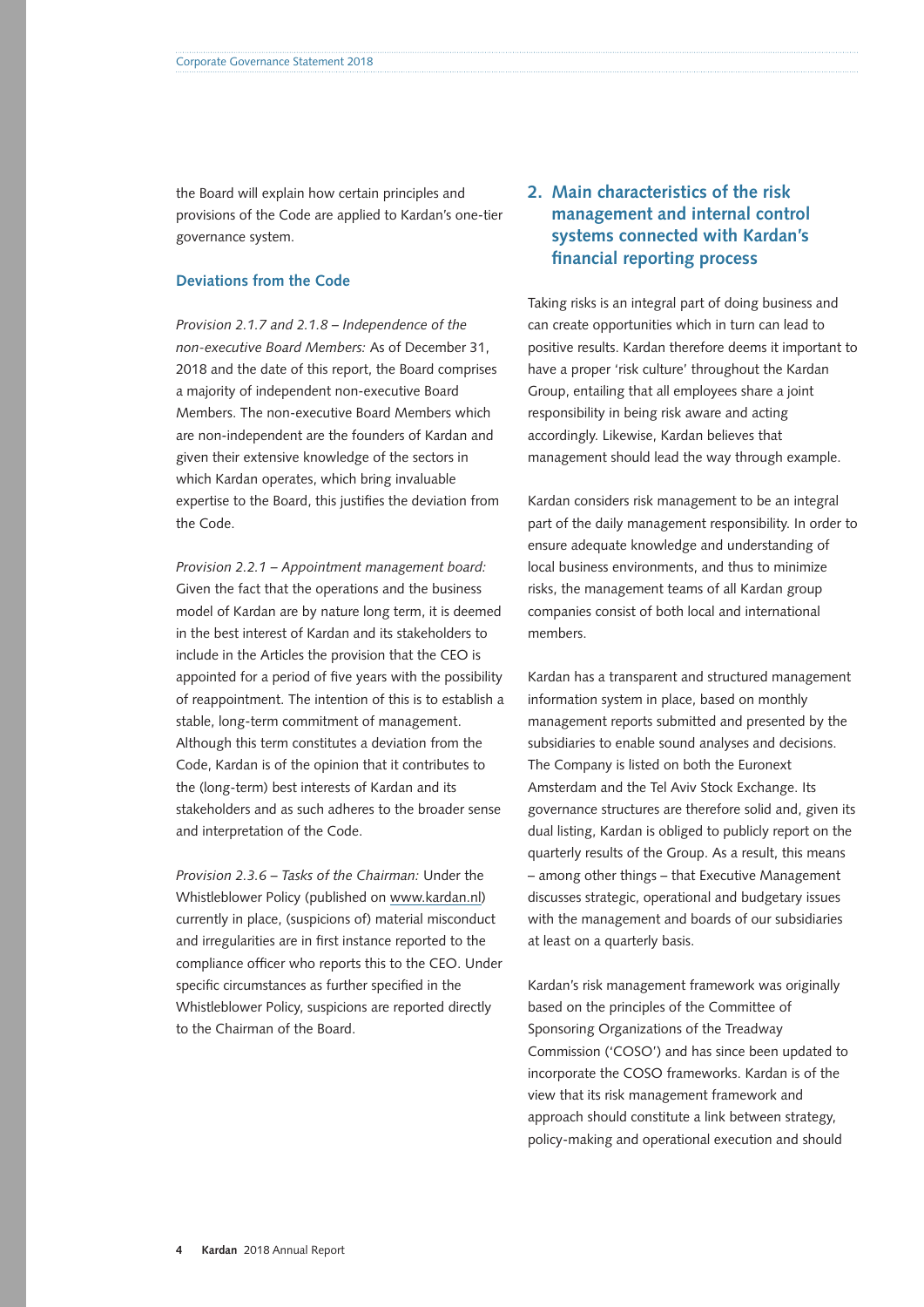be instrumental in obtaining a clear view on its business environment and the challenges it faces; and that accordingly it should provide reasonable assurance that sufficient and appropriate control measures are in place to support the Group in achieving its objectives.

Besides complying with Dutch Securities Law regulations, Kardan also complies with Israel's Securities Law regulations relating to the effectiveness of internal control over financial reporting and disclosure ('Israeli SOX'). During the year under review all steps have been taken to be able to provide a declaration regarding the effectiveness of the internal control. Based upon the work performed, the CEO and the CFO of Kardan N.V. have made a statement in the Israeli Annual Report that as of December 31, 2018 the control over financial reporting and disclosure is effective ('the Control Statement').

The effectiveness of the internal controls over financial reporting and disclosure was also audited by the Group's external auditors. Kardan's (main) subsidiaries also provide Kardan with a representation letter on a yearly basis.

The In-Control Statement of the Board, as required by Dutch Securities Law, can be found on page 43 of the Annual Report 2018.

# **3. Functioning of the General Meeting of Shareholders**

## **General Meeting**

The Annual General Meeting of Shareholders is the forum in which the Board accounts for the manner in which it has performed its duties. The CEO gives a presentation on business developments over the preceding year and shareholders are given the opportunity to raise questions on the business and current matters. Kardan considers it to be in its interest that the shareholders take part in the decision-making process in the General Meeting of Shareholders as much as possible.

Each shareholder has the right to attend the General Meeting of Shareholders which is held in the Netherlands, either in person or represented by proxy, and to address the meeting and to exercise voting rights subject to the provisions of the Articles and Dutch law. A shareholder has the aforementioned rights if he/she is registered as a shareholder on the applicable record date as set by the Board and announced in the convocation notice. To the extent practically feasible, investors located in Israel can participate in a General Meeting of Shareholders by means of a conference call or a video conference.

A General Meeting of Shareholders is held at least once a year in order to, among other things, discuss the report of the Board, to adopt the statutory financial statements, to appoint the external auditor, to adopt any proposal concerning dividends, to, if applicable, appoint and reappoint board members, to amend the Articles and to consider any other matters proposed by the Board or the shareholders in accordance with the Articles and Dutch law. Pursuant to both Dutch law and the Articles, the General Meeting of Shareholders discusses and passes, under a separate agenda item, resolutions discharging board members from their responsibilities for the performance of their respective duties in the preceding financial year. This discharge only pertains to matters known to Kardan and the shareholders at the time the resolution is adopted. The external auditor will attend and be entitled to address the General Meeting of Shareholders.

Other General Meetings of Shareholders may be held as often as the Board deems necessary. In addition, one or more shareholders holding at least 10% of Kardan's issued share capital can request the Board, in writing, to convene a General Meeting of Shareholders, specifying in detail the items to be discussed. If the Board fails to convene and hold a meeting, the requesting shareholder(s) may call the meeting, observing Dutch law and the Articles.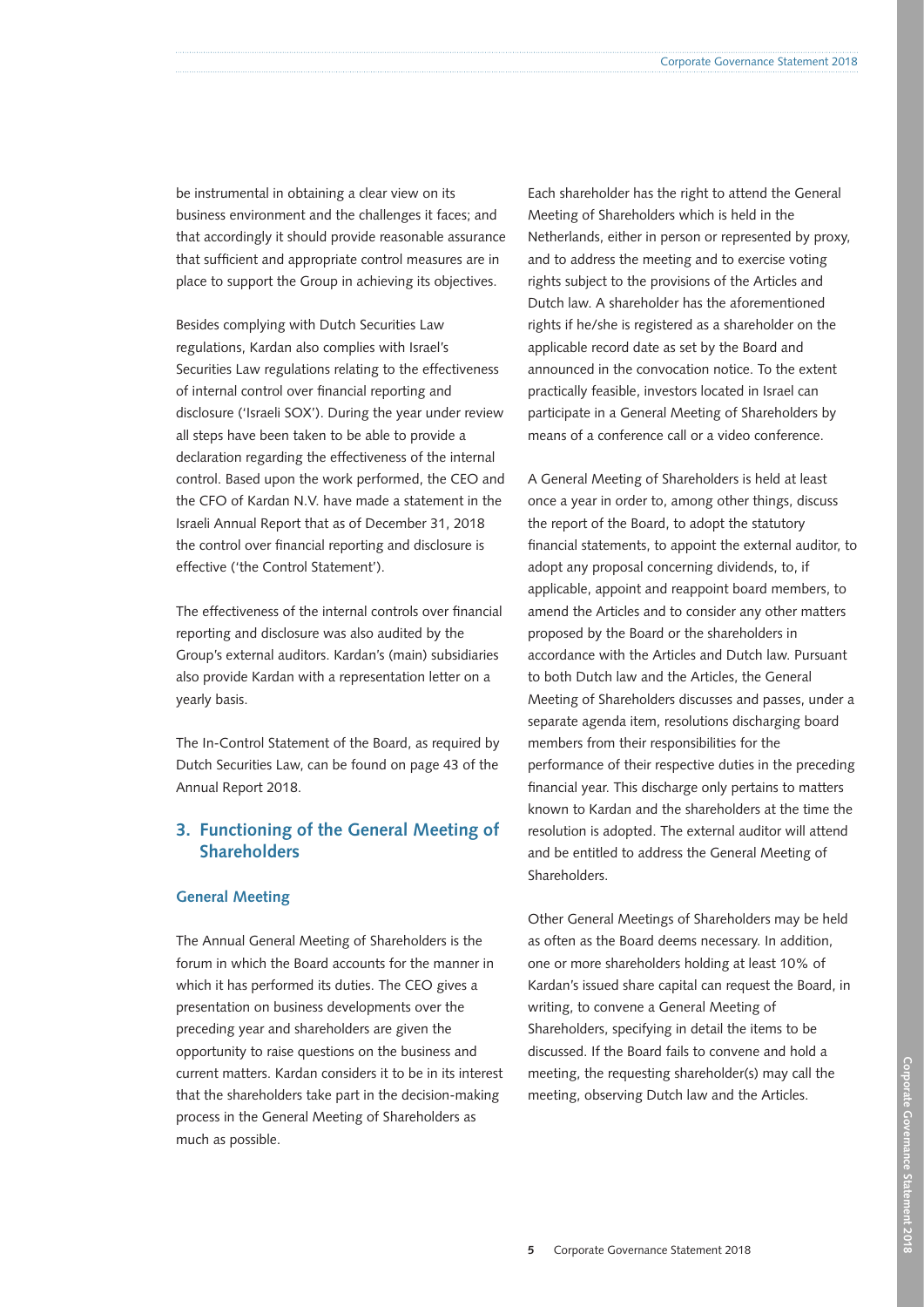The Annual General Meeting of Shareholders was held on 30 May 2018. The meeting topics included amongst others the Annual Report 2017, an Extraordinary Transaction as described in the Company's Articles and a new Board member appointment. An Extraordinary General Meeting of Shareholders was held on 22 October 2018, during which the proposal for the variable remuneration for the CEO for 2018 was adopted.

#### **Voting**

Each share carries one vote. Kardan has only one class of shares, being ordinary shares with a nominal value of € 0.20 each. Dutch law requires Kardan to set the record date for the exercise of the voting rights and the rights relating to General Meetings of Shareholders on the twenty-eighth day prior to the day of the General Meeting of Shareholders. Unless provided otherwise by Dutch law or the Articles, there are no quorum requirements. At present, Kardan does not facilitate electronic voting.

As a general rule, resolutions are adopted by an absolute majority of the votes cast. Dutch law and the Articles can stipulate that certain resolutions are adopted by a qualified or special majority of the votes cast.

Furthermore, the Articles and Dutch law require that certain important resolutions made by the Board are subject to the prior approval of the General Meeting of Shareholders, for example the entering into Extraordinary Transactions, as defined in the Articles.

## **Proposed resolutions**

One or more shareholders representing at least 3% of Kardan's issued share capital has/have the right to request the Board to place items on the agenda of a General Meeting of Shareholders provided such request is duly motivated and explained or accompanied by a draft resolution. The Board shall then add the item to the meeting's agenda, provided

that the request is received by the Board in writing no later than on the sixtieth day before the day of the General Meeting of Shareholders.

Notice of a General Meeting of Shareholders shall be given ultimately on the forty-second day prior to the day of the General Meeting of Shareholders.

## **Changes to rights**

Rights of shareholders may change pursuant to an amendment of the Articles, a statutory merger or demerger or dissolution of the Company. A resolution of the General Meeting of Shareholders is required to effect these changes.

# **4. The composition and functioning of the Board**

## **Board and CEO**

Kardan is managed by a one-tier Board. In 2018, Mr. Marsman, Mr. Groen and Mr. Schnur stepped down as non-executive Board Members and during the AGM on 30 May 2018, Mr. Houterman was appointed as non-executive Board Member, pursuant to which the Board consists of six non executive Board Members and one executive Board Member at the date of this Annual Report.

The Board reports to the General Meeting of Shareholders of Kardan.

The Board Members have a shared responsibility for Kardan's general course of affairs and are collectively responsible for: a) Kardan's strategy and objectives; b) Kardan's financial status; c) Kardan's organizational structure; d) the publication of prospectuses or shelf prospectuses by Kardan; e) the financial and periodic reports issued by Kardan; f) the fairness and reasonableness of the highest remunerated employees within the Kardan Group; and g) issuance of debenture series and/or other securities.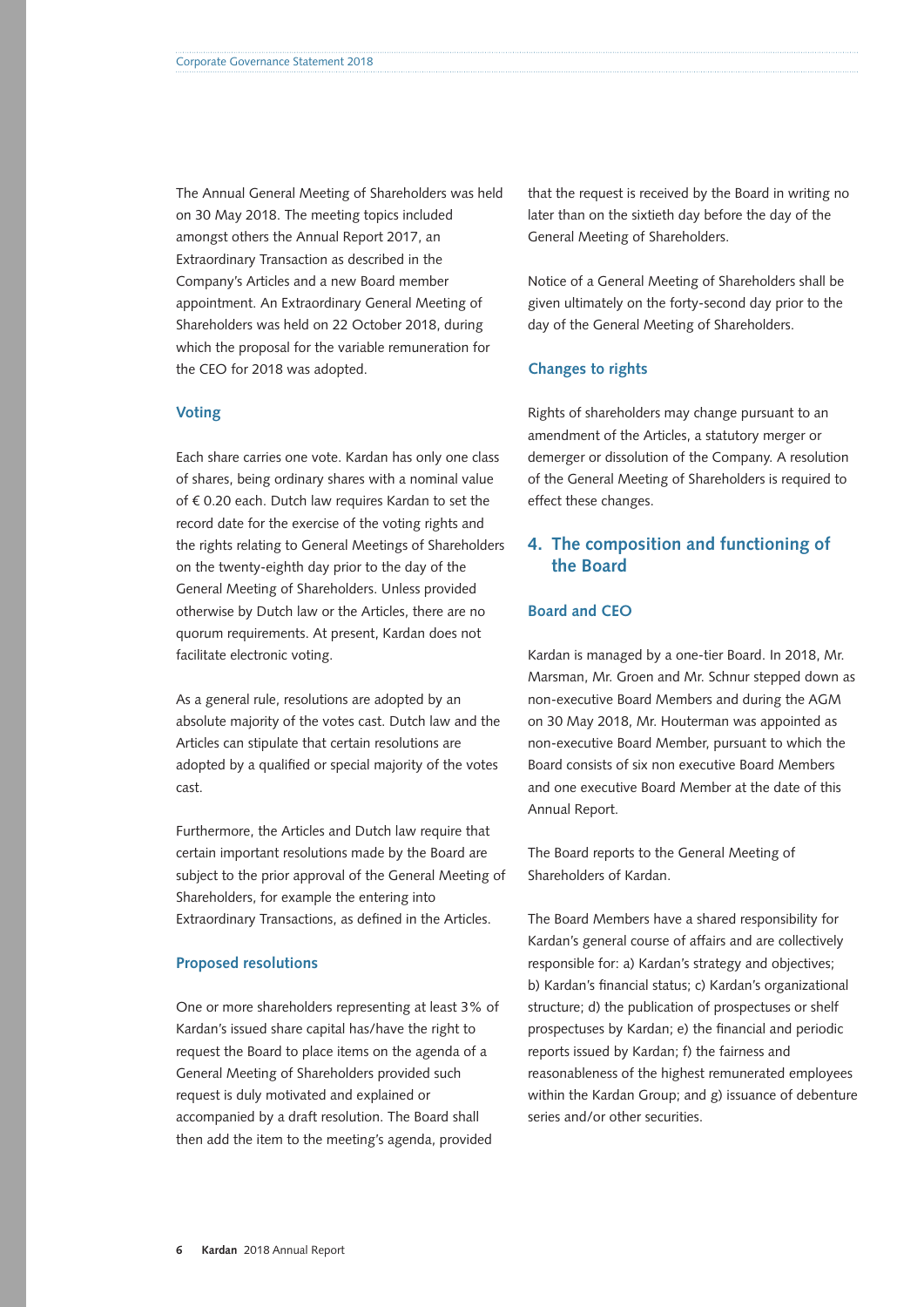The responsibility for the day-to-day management is assigned to the CEO based on a power of attorney provided by the Board. The CEO is authorized to represent Kardan, jointly with a member of the Executive Management, but needs the Board's prior approval with respect to material transactions such as, but not limited to acquiring or alienating assets with a value exceeding € 10,000,000 or providing guarantees to parties outside the Kardan Group for an amount exceeding € 10,000,000. These restrictions are included in the Articles and in the Board Regulations. Moreover, the CEO will ensure that he provides the Board Members with all information required to carry out their duties in a timely and well-founded manner.

In any case, certain duties remain the exclusive domain of the non-executive Board Members, such as supervising the CEO and nominating Board Members for appointment by the General Meeting of Shareholders.

Although management and supervisory duties are allocated between executive and non-executive Board Members, the principle of collective responsibility applies to the entire Board, executive and non executive Board Members alike.

The Board supervises the performance of the CEO's duties by assessing, for example: a) the achievement of Kardan's objectives; b) the implementation of the corporate strategy; c) the risks inherent in the business activities and the design and effectiveness of the internal risk management and control systems; d) the financial reporting process; e) compliance with legislation and regulations; f) close involvement in the case of a takeover bid; and g) the company/ shareholder relationship.

The Board acts in accordance with the Articles and Board Regulations, both published on Kardan's website. The Board is supported by the Company Secretary who ensures that the correct procedures are followed and that the Board acts in accordance with its statutory obligations and its obligations under the Articles and the Code.

## **Chairman**

The Chairman of the Board is an independent, non-executive Board Member. The Chairman sets the agenda, chairs the Board meetings and monitors the proper composition and functioning of the Board, the Audit Committee and the RAS Committee. Furthermore, the Chairman is responsible for ensuring that the members of the Board receive, in a timely manner, all information from the CEO and other senior members of the management team, which is required for the proper performance of their duties. He also oversees the decision-making process itself and actively monitors any potential conflict of interest when matters are discussed and decisions need to be taken by the Board. In the absence of the Chairman, the Vice-Chairman shall replace him.

The Chairman meets, at least once a year, individually with each non-executive director to ensure that any issues of interest or concern to either party in relation to the Board and its functioning are fully aired.

## **Appointment and composition of the Board**

Following a recommendation of the RAS Committee, the Board has the right to make nominations for Board candidates that are subsequently put forward for appointment by the General Meeting of Shareholders. Each non-executive Board Member is appointed for a period of four years, ending no later than at the end of the General Meeting of Shareholders held in the fourth year after the year of appointment. Each non executive Board Member may be reappointed for a new term of office. The executive Board Member (CEO) is appointed for a period of five years.

The Board itself determines its size, provided that the Board must comprise at least three members and a maximum of fifteen. Each Board Member must be capable of assessing the broad outline of Kardan's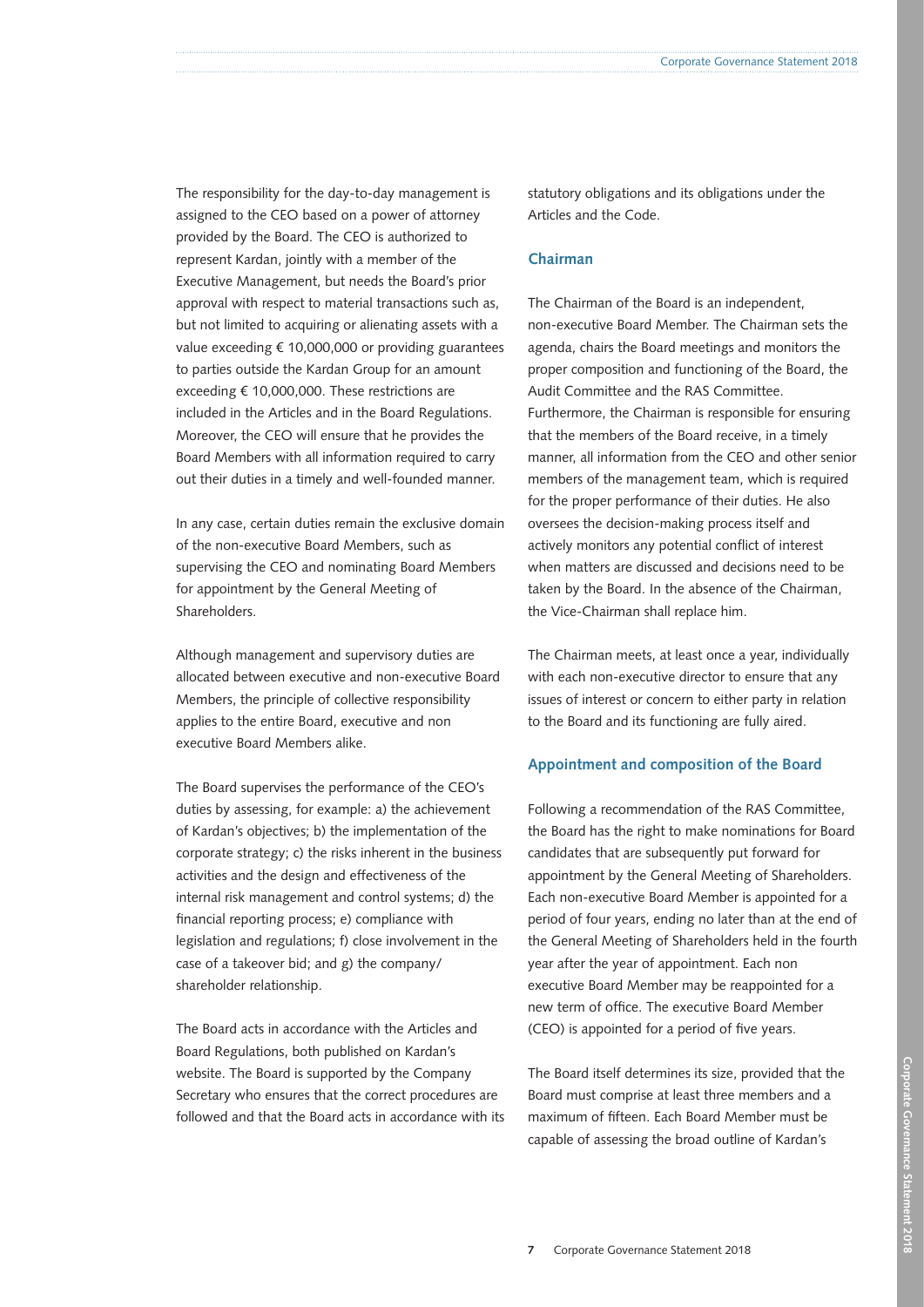overall policy and must have the specific expertise required for the fulfillment of the duties assigned to the role designated to him/her in the Board profile. In addition, a Board Member must have sufficient time to allocate to the duties required from him/her.

The Board can request its members to retire early in the event of inadequate performance or a structural incompatibility of interests. It is considered desirable for the Board to represent, to the extent possible, a wide range of expertise so that it has relevant knowledge of, and experience in, business management, financial administration, legal and accounting for listed companies. Although the composition of the Board is currently not in full accordance with the statutory requirements on gender diversity, having only one female Board Member, the Board recognizes the importance of a gender balanced composition and takes this into account when selecting potential Board nominees. However, as gender is only part of diversity, the Board will continue to select members on the basis of their background, knowledge and experience.

The Board Members comply with the rules under Dutch corporate law pertaining to the limitation of the number of board positions in Dutch large companies. Pursuant to Kardan's insider trading policy, the Board Members cannot trade in Kardan's securities during closed periods prior to the publication of annual or periodic results.

## **Biographies**

An overview of the Board Members and their biographies, as of the date of this report, is presented below.

## **Peter Sheldon (1941) – Chairman**

Chairman of the Board, non-executive Board Member, member of the Audit Committee and member of the RAS Committee.

*Nationality:* British and Israeli

Mr. Sheldon started his career as a chartered accountant in London, UK, in 1958 and since 1971, when he left professional practice, has built a very successful international career in senior, executive and non-executive positions in a wide range of international listed and private companies, including Hambros Bank plc. Mr. Sheldon served as non executive chairman of BATM Advanced Communications Ltd., an Israeli technology company listed on the London and Tel Aviv Stock Exchanges for 15 years until December 31, 2014. As a result of his varied professional and commercial career, Mr. Sheldon has acquired total familiarity with the capital markets, their institutions and all aspects of corporate governance.

#### **Ariel Hasson (1973) - CEO**

## Executive Board Member and CEO *Nationality:* Dutch

Mr. A. Hasson holds a BA in management and economics from the Tel Aviv University as well as an MBA from the Kellogg School of Management at the Northwestern University (Illinois, US). He worked for the Boston Consulting Group and subsequently joined Bank Hapoalim, Israel's largest bank, as chief advisor to the CEO and later as Executive Vice President, Head of Emerging Markets Banking. Since 2010 Mr. Hasson served as the CEO of TBIF Financial Services B.V., a fully-owned subsidiary of Kardan N.V. holding the group's banking and retail lending businesses. In April 2016 Mr. Hasson was appointed as CEO of Kardan N.V.

#### **Cor van den Bos (1952) – Vice-Chairman**

Vice-Chairman of the Board, non-executive Board Member and chairman of the Audit Committee *Nationality:* Dutch

Mr. Van den Bos has a master's degree in business economics and in auditing/accountancy from Erasmus University Rotterdam. He started his extensive career at AEGON, a Dutch insurance company, where he ultimately served on the executive board of AEGON Netherlands N.V. In this capacity he was responsible for, among other things, general insurance business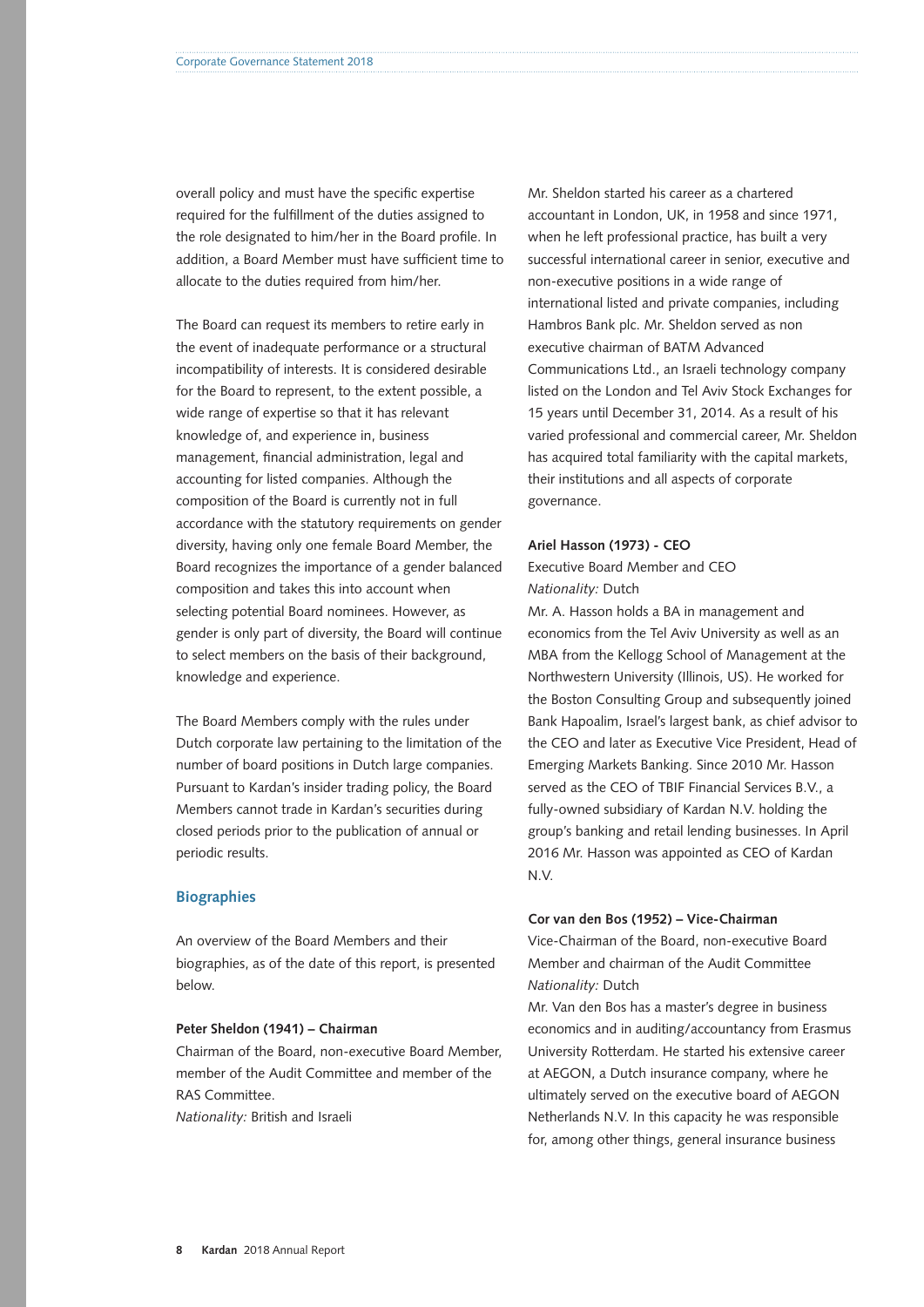lines, Life Insurance Bank, ICT, and finance. Mr. Van den Bos consecutively served as a member of the executive boards of Athlon Groep N.V., a Dutch listed leasing company and SNS Reaal N.V., a bank and insurance company, which became listed during his tenure. Mr. Van den Bos is currently supervisory board member at ASR Nederland N.V. (Vice – Chairman of the board and Chairman of the Audit Committee).

## **Yosef Grunfeld (1942)**

Non-executive Board Member *Nationality:* Israeli

After founding the Kardan group of companies in 1990, Mr. Grunfeld was active as a director in various Israeli companies that were or still are either subsidiaries of, or associated with the Kardan Group. Currently, Mr. Grunfeld is chairman of the Board of Directors of Kardan Israel Ltd., as well as Director in various other companies in Israel. He currently holds 17.17% of the issued share capital and voting rights of Kardan.

Additionally, Mr. Grunfeld has a voting agreement with Mr. Rechter and Mr. A. Schnur (a former member of the Board), which represents a combined total of approximately 33.15% of the voting rights of Kardan N.V. (excluding their voting rights on account of their respective shareholdings in Kardan Israel Ltd., which holds 10% of the issued share capital of Kardan N.V.). Given the above, Mr. Grunfeld is considered a non-independent, non-executive Board Member within the meaning of the Code.

#### **Ferry Houterman (1949)**

Non-executive Board Member *Nationality:* Dutch

Mr. Houterman holds a teaching degree business administration and the NIMA marketing certificates A and B. Mr. Houterman has extensive experience as executive and non-executive director of various companies, such as Rabobank Amsterdam and Hampshire Hotel Group. Mr. Houterman also serves as member of the supervisory board of Tahal Group International B.V. and therefore has valuable

knowledge of part of the business of the Company. Mr. Houterman is the current owner of HMC B.V., a consultancy firm.

## **Eytan Rechter (1949)**

Non-executive Board Member *Nationality:* Israeli

As one of the founders of the Kardan Group, Mr. Rechter has a long-term involvement in the Kardan Group. Mr. Rechter currently holds board positions in various companies including Kardan Israel Ltd., Kardan Real Estate Ltd. and Kardan Technologies Ltd. (none of which are part of the Kardan Group).

Mr. Rechter currently holds 1.51% of the issued share capital and voting rights of Kardan. Additionally, Mr. Rechter has a voting agreement with Mr. Grunfeld and Mr. Schnur (a former member of the Board), which represents a combined total of 33.15% of the voting rights of Kardan (excluding their voting rights on account of their respective shareholdings in Kardan Israel Ltd., which holds 10% of the issued share capital of Kardan). Furthermore, Mr. Rechter holds 94,137 Debentures Series B as issued by Kardan. Given the above, Mr. Rechter is considered a non independent, non-executive Board Member within the meaning of the Code.

#### **Cécile Tall (1967)**

Non-executive Board Member, chairman of the RAS **Committee** 

## *Nationality:* French

Mrs. Tall holds master degrees in corporate law, international and European law, as well as in public and private law, and a master degree in tax and finance from the ESCP Business School. She held various positions at Polyconcept Investments BV in the Netherlands and Polyconcept Holding in Paris. Currently she is a consultant at Poseidon Consulting SAS.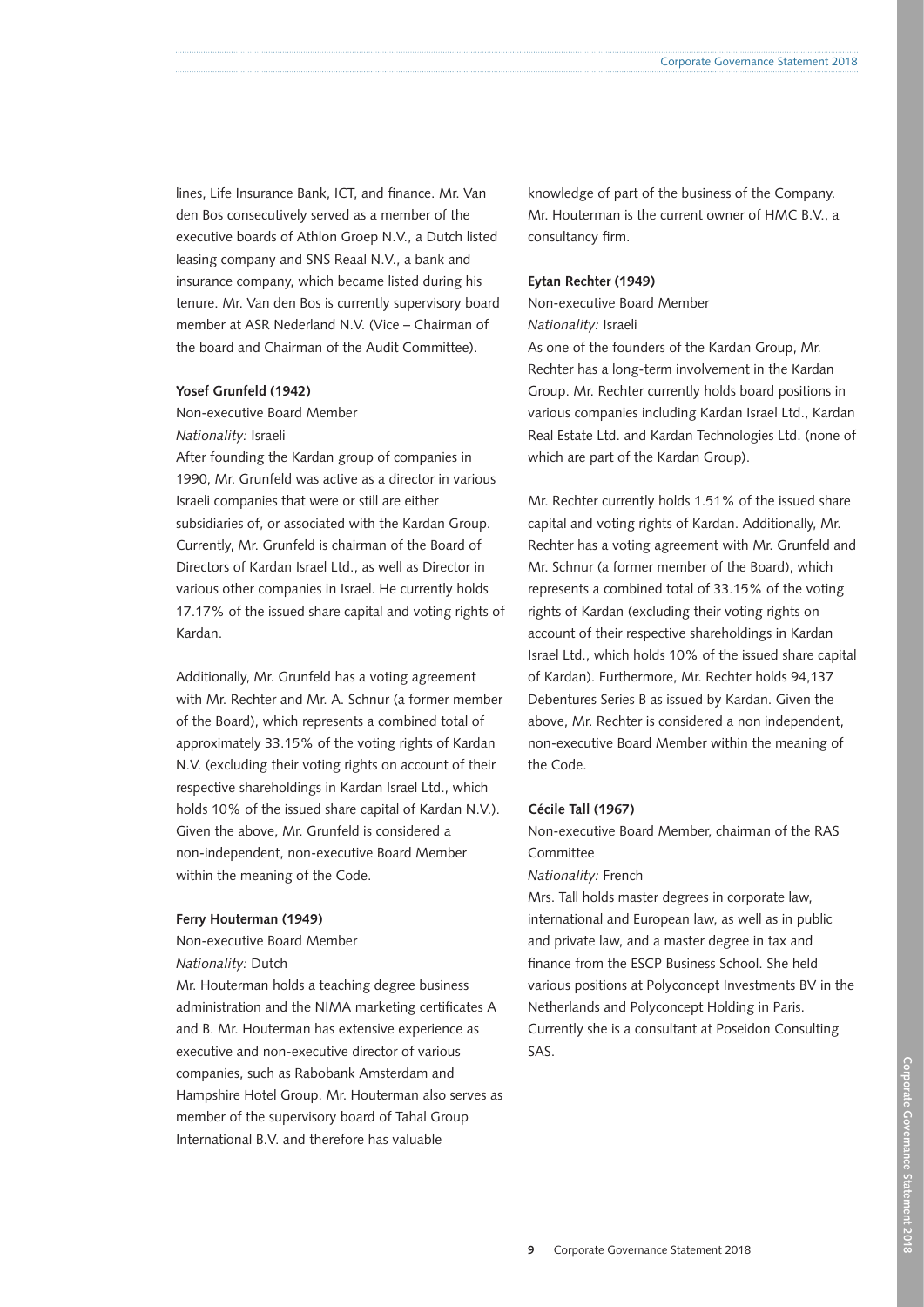## **Board meetings**

The Board meets at least every quarter, at the Company's headquarters in Amsterdam and where necessary, by conference call.

Resolutions of the Board are generally adopted by an absolute majority of the votes cast as defined in the Articles, except for extraordinary transactions, in which case resolutions made by the Board are adopted by a special Board majority. Each Board Member has one vote, except in the event of a conflict of interest, in which case the respective Board Member can neither participate in the relevant discussions nor vote on the subject matter. In general, the Board strives to resolve matters with full consensus. The Chairman does not have a casting vote.

# **Internal regulations and conflicts of interest of Board Members**

Kardan's Articles include extensive provisions on conflicts of interest between Kardan and Holders of Control (as defined in the Articles), which are also applicable if these Holders of Control hold a position on the Board (for a further description of these provisions, see the section 'Related Party Transactions' in the chapter 'Governance and Compliance' in the [Annual Report 2018\)](https://www.kardan.nl/images/annual-report/annual-reports/AR2018.pdf).

In addition, Kardan endorses the principles and provisions of the Code that address conflicts of interest between Kardan and one or more Board Members. To this effect, provisions have been included in the Board Regulations covering best practice provisions 2.7.1 through 2.7.6 of the Code.

## **Board Committees**

The Board has established an Audit Committee and a RAS Committee, comprising only of non-executive independent Board Members, without in any way derogating from their primary responsibilities. The

respective chairmen of these committees report periodically to the entire Board on their activities.

Both committees are subject to specific regulations which form part of the [Board Regulations](https://www.kardan.nl/about-kardan/governance-policies-documents), and which can all be found on the corporate website.

## **Audit Committee**

The Audit Committee in 2018 consisted of Messrs. Van den Bos (Chairman) and Sheldon.

Its tasks are:

- a) to review on an annual basis the accounting policies, practices and going-concern assumption of Kardan and to discuss compliance with accounting standards, regulatory and legal requirements;
- b) to review the adequacy of coordination between the internal and external auditors and to discuss annually with the auditors (internal and external) the scope of the audit, the cost effectiveness of their work and their independence;
- c) to review the state and effectiveness of the financial reporting and internal control systems used throughout Kardan (including effectiveness of business risk assessment);
- d) to review and discuss the auditor's report on Kardan's accounts, review the results of the internal and external audit, the contents of the (consolidated) management letters and responses from management;
- e) to review and discuss the financing of Kardan, the policy of Kardan on tax planning and the applications of information and communication technology;
- f) to discuss major judgmental areas and significant legal action commenced against or by the business;
- g) to assume the responsibilities of a balance sheet committee as defined under Israeli regulations;
- h) to review the annual and periodic (quarterly) financial statements of Kardan before the Board and recommend to the Board whether to approve them or not; and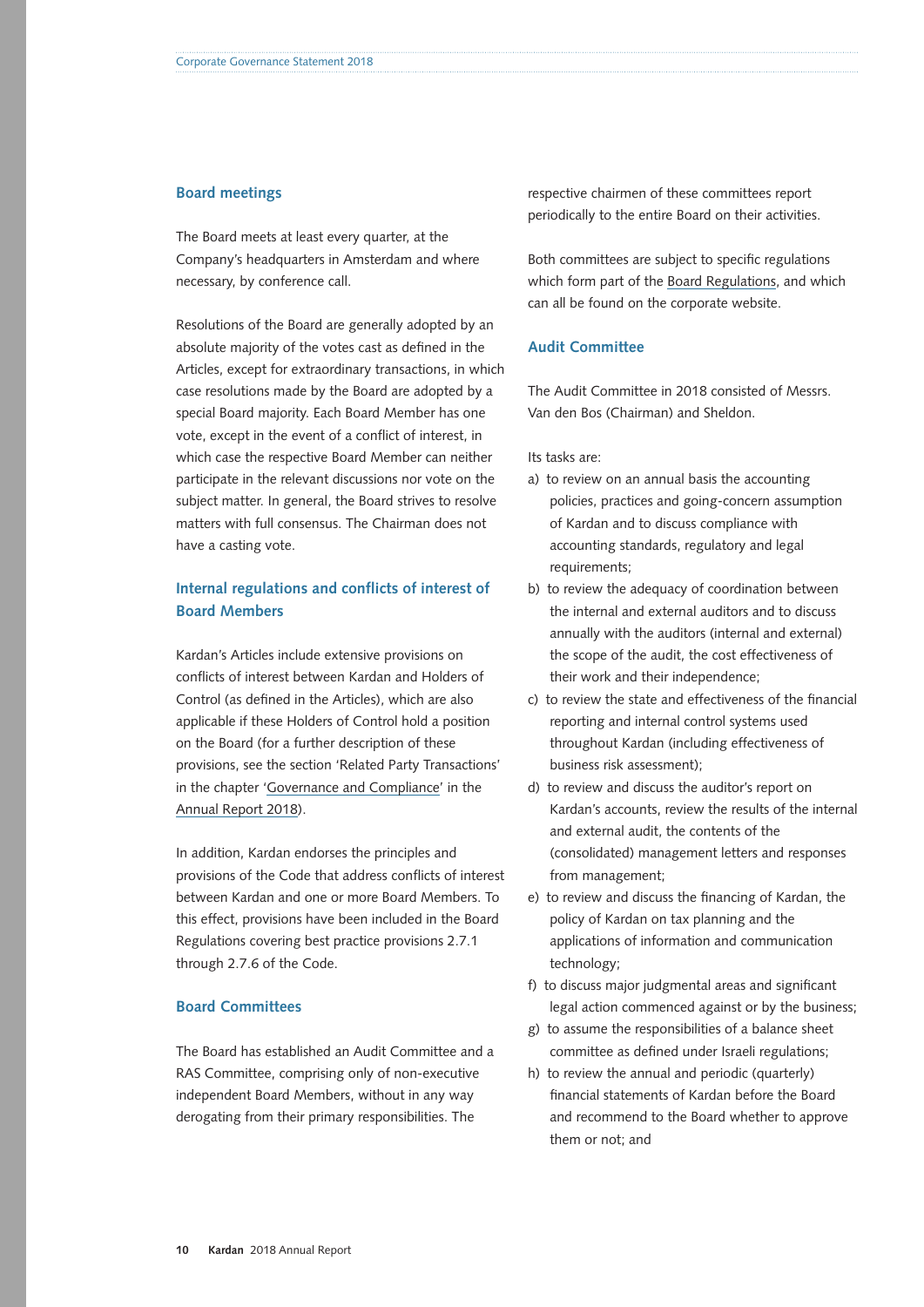i) to review any other matter within the terms of reference as the Audit Committee deems appropriate.

The Audit Committee acts as the principal contact for the external auditor, should the auditor discover irregularities in the content of the financial statements. The Audit Committee is authorized to request advice from outside experts if deemed necessary.

There should be at least one financial expert on the Audit Committee. The Chairman of the Board is not permitted to chair the Audit Committee.

# **Remuneration Appointment and Selection Committee**

In 2018, the RAS Committee consisted of Mrs. Tall (Chairwoman) and Mr. Sheldon.

The tasks of this committee include, among other things,

- (a) preparing a remuneration policy for the Board, to be adopted by the General Meeting of Shareholders;
- (b) preparing a remuneration policy for the Executive Management, to be adopted by the Board;
- (c) preparing a proposal concerning the individual remuneration of the CEO and non-executive Board Members, to be adopted by the General Meeting of Shareholders;
- (d) preparing the Board's remuneration report for inclusion in Kardan's annual report;
- (e) preparing the selection criteria and appointment procedures for Board Members;
- (f) periodically evaluating the scope and composition of the Board;
- (g) periodically evaluating the functioning of individual Board Members and the members of executive management;
- (h) proposing (re)appointment of the CEO and non-executive Board Members to the Board, to be adopted by the General Meeting of Shareholders; and

(i) supervising the policy of the CEO in relation to the selection and appointment of the executive management. In accordance with the policy on the remuneration of senior management of the Kardan Group, the RAS Committee approves, on an annual basis, a list of senior managers whose remuneration is deemed to be governed by the policy and assesses and advises the CEO on the packages of such senior managers prior to such package being offered.

# **5. Diversity policy for the Board**

Kardan aims to attract and retain people, develop human capital and grow the talent potential for all its employees, including the Board. Kardan pursues a diverse workforce, meaning an inclusive approach for people of various genders, ages and cultural background throughout its entire organization. The Board regulations stipulate that the Board should have broad representation with respect to expertise in financial and accounting areas and specific know-how in various aspects of the Company's business, be aware of relevant developments and that a balanced age breakdown is sought for. The Board has a diverse composition in terms of knowledge and expertise, gender, age and nationality. The Board will continue to strive for a diverse composition in the process of appointing and reappointment. Kardan does not comply with article 2:166 of the Dutch Civil Code, which requires the Board to be composed in a balanced way, meaning that at least 30% of the seats in the Board are to be occupied by women and at least 30% by men. Kardan strives to arrive at a balanced apportionment of the seats in the Board with new appointments, to the extent that suitable candidates are available.

# **6. Statement in light of Article 10 of the European Takeover Directive**

In accordance with Article 10 of the European Takeover Directive, companies with securities that are admitted to trading on a regulated market are obliged